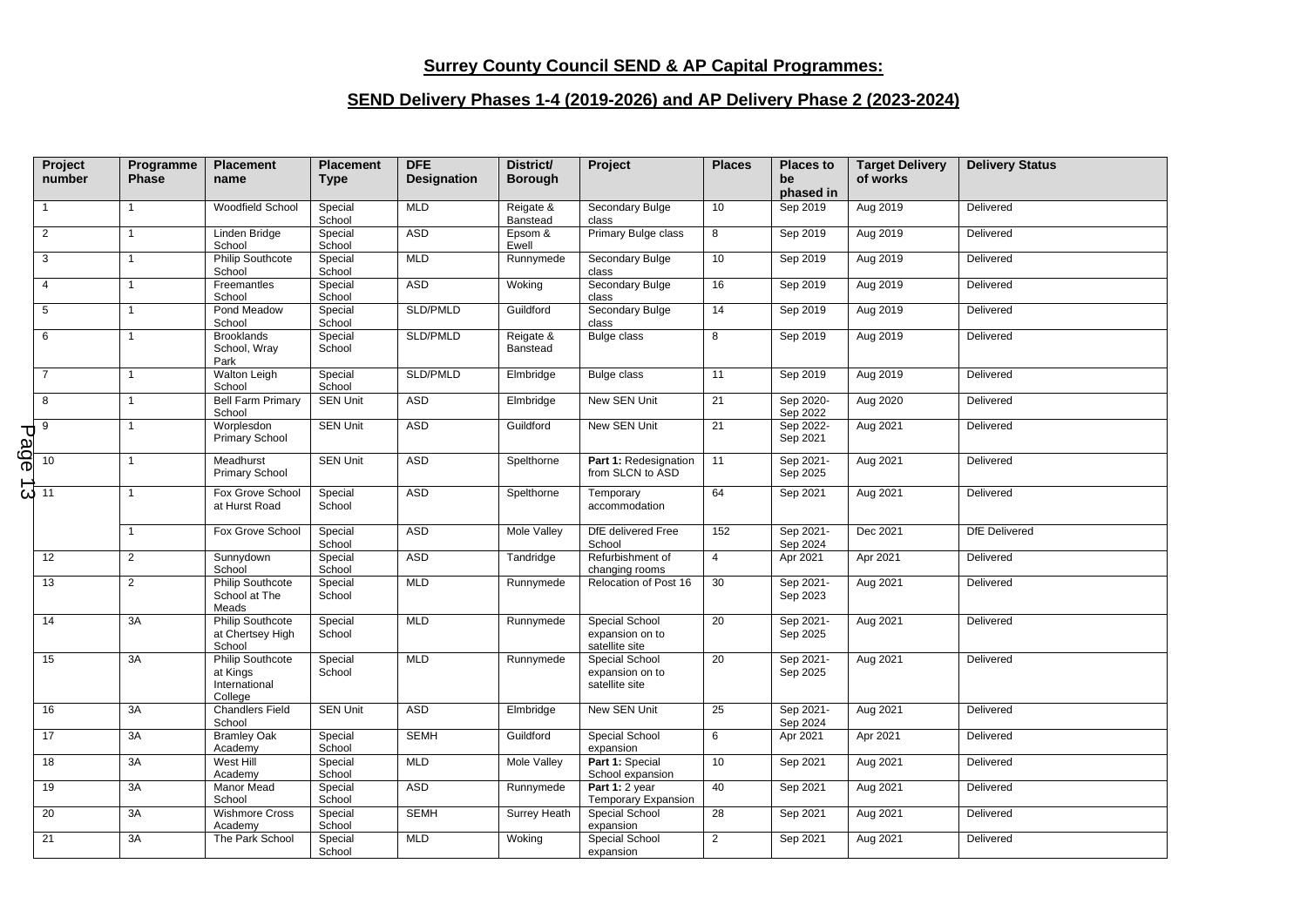|      | Project<br>number | Programme<br><b>Phase</b> | <b>Placement</b><br>name                                    | <b>Placement</b><br><b>Type</b> | <b>DFE</b><br><b>Designation</b>   | District/<br><b>Borough</b> | Project                                                                         | <b>Places</b>   | <b>Places to</b><br>be<br>phased in | <b>Target Delivery</b><br>of works | <b>Delivery Status</b> |
|------|-------------------|---------------------------|-------------------------------------------------------------|---------------------------------|------------------------------------|-----------------------------|---------------------------------------------------------------------------------|-----------------|-------------------------------------|------------------------------------|------------------------|
|      | 22                | $\mathbf{1}$              | <b>Brooklands</b><br>School,<br>Alexander Road<br>site      | Special<br>School               | <b>ASD</b>                         | Reigate &<br>Banstead       | Special School<br>expansion on existing<br>site                                 | 70              | Sep 2020-<br>Sep 2022               | Apr 2022                           | Contract               |
|      | 23                | 3A                        | <b>Wishmore Cross</b><br>Academy MUGA                       | Special<br>School               | <b>SEMH</b>                        | <b>Surrey Heath</b>         | Provision of MUGA as<br>part of Sep 2021<br>expansion                           | $\mathbf 0$     | N/A                                 | Aug 2022                           | Pre-Contract           |
|      | 24                | 3A                        | Manor Mead<br>School at Virginia<br>Water                   | Special<br>School               | <b>ASD</b>                         | Spelthorne                  | Part 2: 2 year<br><b>Temporary Expansion</b><br>arrangements                    | 20              | Sep 2022                            | Aug 2022                           | Contract               |
|      | 25                | $\mathbf{1}$              | Meadhurst<br><b>Primary School</b>                          | <b>SEN Unit</b>                 | <b>ASD</b>                         | Spelthorne                  | Part 2: Expansion of<br>existing SEN Unit                                       | 16              | Sep 2021-<br>Sep 2025               | Oct 2022                           | Design                 |
|      | 26                | $\overline{2}$            | Philip Southcote<br>School at The<br>Meads                  | Special<br>School               | <b>MLD</b>                         | Runnymede                   | External works at<br>Post 16 Satellite Site<br>as part of Sep 2021<br>expansion | $\mathbf 0$     | N/A                                 | May 2022                           | Planning & Procurement |
|      | 27                | 3A                        | West Hill<br>Academy                                        | Special<br>School               | <b>MLD</b>                         | <b>Mole Valley</b>          | Part 2: Special<br>School expansion                                             | 20              | Sep 2022-<br>Sep 2023               | Aug 2022                           | Pre-Contract           |
|      | $\overline{28}$   | 3B                        | <b>Bourne Education</b><br>Trust & Matthew<br>Arnold School | Special<br>School               | <b>ASD</b>                         | Elmbridge                   | 2 year Temporary<br>Expansion<br>arrangements (Sep<br>2022-July 2024)           | 50              | Sep 2022                            | Aug 2022                           | Pre-Contract           |
| Page | 29                | 3B                        | <b>Bourne Education</b><br>Trust & Matthew<br>Arnold School | Special<br>School               | <b>ASD</b>                         | Guildford                   | 2 year Temporary<br>Expansion<br>arrangements (Sep<br>2022-July 2024)           | 30              | Sep 2022                            | Aug 2022                           | Pre-Contract           |
|      | 30                | $\overline{3B}$           | Epsom Primary &<br>Nursery School                           | <b>SEN Unit</b>                 | <b>ASD</b>                         | Epsom &<br>Ewell            | New SEN Unit                                                                    | 21              | Sep 2022-<br>Sep 2025               | Aug 2022                           | Pre-Contract           |
| 4    | 31                | 3B                        | Lingfield Primary<br>School                                 | Mainstream                      | PD/Complex<br><b>Medical Needs</b> | Tandridge                   | <b>Access Adaptions</b>                                                         | $\mathbf{1}$    | Sep 2022                            | Aug 2022                           | Pre-Contract           |
|      | 32                | $\overline{3B}$           | The Ridgeway<br>School at<br>Farnham College                | Special<br>School               | <b>SLD</b>                         | Waverley                    | Special School<br>satellite site<br>expansion                                   | 10              | Sep 2022                            | Aug 2022                           | Design                 |
|      | 33                | $\mathbf{1}$              | Freemantles<br>School                                       | Special<br>School               | <b>ASD</b>                         | Woking                      | Special School<br>expansion on existing<br>site                                 | $\overline{72}$ | Sep 2021-<br>Sep 2028               | Mar 2023                           | Planning               |
|      | 34                | $\overline{2}$            | Woodfield School                                            | Special<br>School               | <b>MLD</b>                         | Reigate &<br>Banstead       | Special School<br>expansion on existing<br>site                                 | 60              | Sep 2021-<br>Sep 2026               | Aug 2023                           | Planning & Procurement |
|      | 35                | $\overline{2}$            | The Abbey<br>Academy                                        | Special<br>School               | <b>MLD</b>                         | Waverley                    | Special School<br>expansion on existing<br>site                                 | 60              | Sep 2021-<br>Sep 2026               | June 2023                          | Phase 1 Contract       |
|      | 36                | $\overline{2}$            | <b>Three Rivers</b><br>Academy                              | <b>SEN Unit</b>                 | <b>ASD</b>                         | Elmbridge                   | New SEN Unit                                                                    | 30              | Sep 2020-<br>Sep 2024               | Sep 2023                           | Feasibility            |
|      | 37                | $\overline{2}$            | <b>Philip Southcote</b><br>School (Main site)               | Special<br>School               | <b>MLD</b>                         | Runnymede                   | Special School<br>expansion on existing<br>site                                 | 26              | Sep 2021-<br>Sep 2023               | Aug 2023                           | Planning               |
|      | 38                |                           |                                                             |                                 |                                    |                             | Hydrotherapy pool<br>refurbishment                                              |                 | N/A                                 | Aug 2023                           | Design                 |
|      | 39                | $\overline{4}$            | Stepgates<br>Community<br>School                            | <b>SEN Unit</b>                 | <b>SLCN</b>                        | Runnymede                   | SEN Unit expansion                                                              | 10              | Sep 2022-<br>Sep 2024               | Aug 2023                           | Design                 |
|      | 40                | $\overline{4}$            | Woodfield School<br>at Carrington<br>School                 | Special<br>School               | <b>MLD</b>                         | Reigate &<br>Banstead       | Special School<br>expansion on to<br>mainstream satellite<br>site               | 30              | Sep 2023-<br>Sep 2025               | Aug 2023                           | Feasibility            |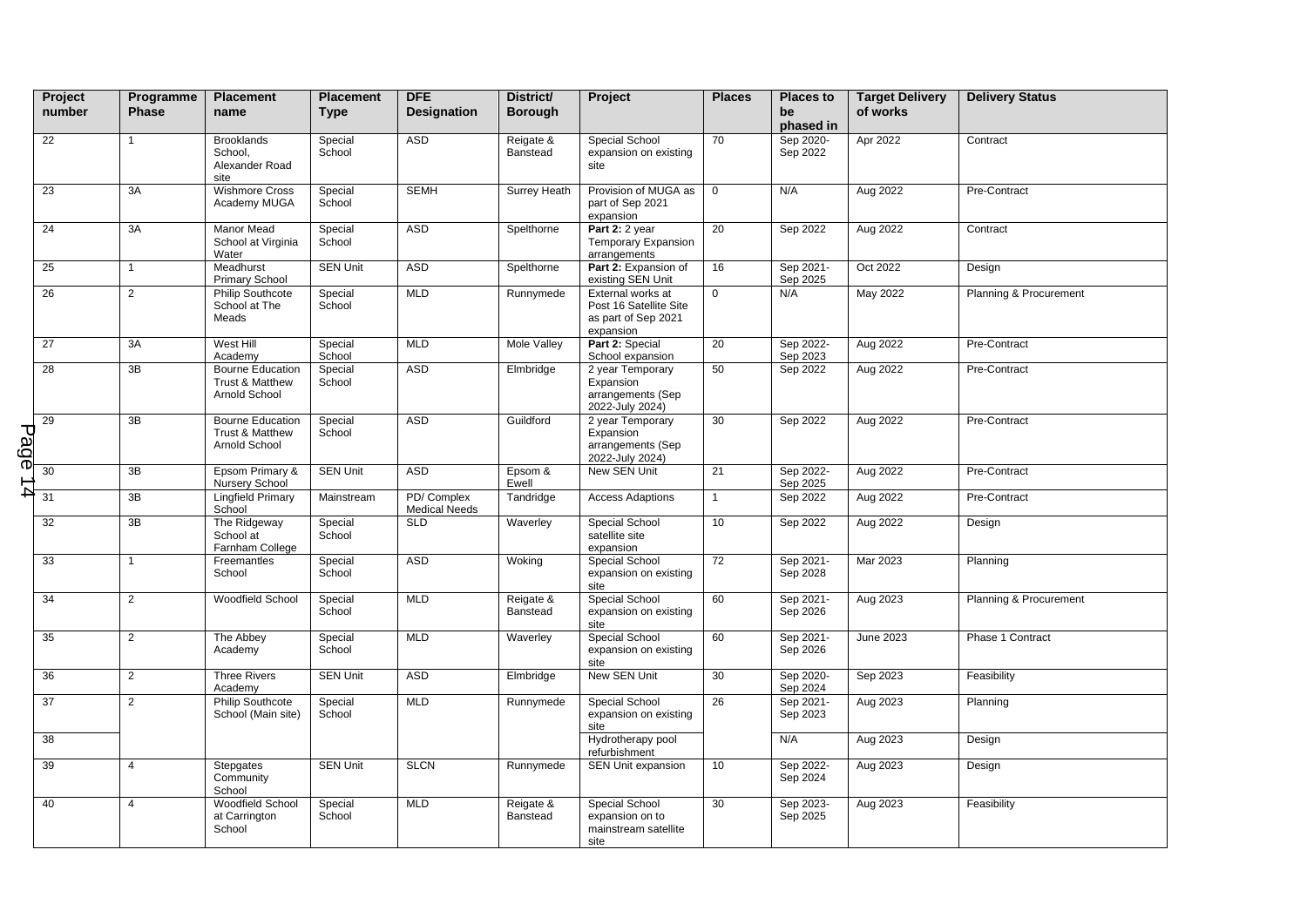|   | Project<br>number                                                                                                                                | Programme<br><b>Phase</b> | <b>Placement</b><br>name                                              | <b>Placement</b><br><b>Type</b> | <b>DFE</b><br><b>Designation</b> | District/<br><b>Borough</b> | Project                                                                       | <b>Places</b>   | <b>Places to</b><br>be<br>phased in | <b>Target Delivery</b><br>of works | <b>Delivery Status</b>           |
|---|--------------------------------------------------------------------------------------------------------------------------------------------------|---------------------------|-----------------------------------------------------------------------|---------------------------------|----------------------------------|-----------------------------|-------------------------------------------------------------------------------|-----------------|-------------------------------------|------------------------------------|----------------------------------|
|   | 41                                                                                                                                               | $\overline{4}$            | Dovers Green<br>School                                                | <b>SEN Unit</b>                 | ASD                              | Reigate &<br>Banstead       | <b>SEN Unit expansion</b>                                                     | 8               | Sep 2023-<br>Sep 2025               | Aug 2023                           | Allocation of resource           |
|   | 42                                                                                                                                               | $\overline{4}$            | St Matthews C of<br>E Primary School                                  | <b>SEN Unit</b>                 | ASD                              | Reigate &<br>Banstead       | SEN Unit expansion                                                            | 13              | Sep 2023                            | Aug 2023                           | Allocation of resource           |
|   | 43                                                                                                                                               | $\overline{4}$            | The Hythe<br>Primary School                                           | <b>SEN Unit</b>                 | ASD                              | Runnymede                   | Expansion of existing<br>accommodation                                        | 16              | Sep 2023-<br>Sep 2024               | Aug 2023                           | Feasibility                      |
|   | 44                                                                                                                                               | $\overline{4}$            | <b>Ashford Park</b><br><b>Primary School</b>                          | <b>SEN Unit</b>                 | <b>MLD</b>                       | Spelthorne                  | Redesignation to ASD<br>and expansion of<br>existing<br>accommodation         | $\overline{4}$  | Sep 2023                            | Aug 2023                           | Feasibility                      |
|   | 45                                                                                                                                               | $\overline{4}$            | Epsom Downs<br>Primary School                                         | <b>SEN Unit</b>                 | <b>ASD</b>                       | Reigate &<br>Banstead       | New SEN Unit                                                                  | $\overline{25}$ | Sep 2023-<br>Sep 2027               | Aug 2023                           | Allocation of resource           |
|   | 46                                                                                                                                               | $\overline{4}$            | <b>Philip Southcote</b><br>at Epsom & Ewell<br><b>High School</b>     | Special<br>School               | <b>MLD</b>                       | Runnymede                   | Special School<br>expansion on to<br>mainstream satellite<br>site             | 20              | Sep 2023-<br>Sep 2026               | Aug 2023                           | Allocation of resource           |
|   | 47                                                                                                                                               | $\overline{4}$            | Woking High<br>School                                                 | <b>SEN Unit</b>                 | VI                               | Woking                      | <b>SEN Unit expansion</b>                                                     | 8               | Sep 2023-<br>Sep 2024               | Aug 2023                           | Allocation of resource           |
|   | 48                                                                                                                                               | $\overline{4}$            | St Andrews C of<br>E Primary School                                   | <b>SEN Unit</b>                 | <b>ASD</b>                       | Elmbridge                   | New SEN Unit                                                                  | $\overline{20}$ | Sep 2023-<br>Sep 2026               | Aug 2023                           | Allocation of resource           |
|   | 49                                                                                                                                               | AP Capital 2              | Fordway                                                               | Alternative<br>Provision        | Alternative<br>Provision         | Spelthorne                  | New Build                                                                     | 24              | Sep 24                              | Aug 2023                           | Design                           |
|   | 50                                                                                                                                               | $\overline{4}$            | Thomas Knyvett<br>College                                             | <b>SEN Unit</b>                 | ASD                              | Spelthorne                  | New SEN Unit                                                                  | $\overline{24}$ | Sep 2023-<br>Sep 2027               | Aug 2023                           | Confirmation of scope with Trust |
|   |                                                                                                                                                  | $\mathbf{1}$              | Betchwood Vale<br>Academy                                             | Special<br>School               | <b>ASD</b>                       | Mole Valley                 | New DfE delivered<br>Special School                                           | 180             | Sep 2024-<br>Sep 2028               | Sep-Dec 2024                       | Design                           |
| G | $\begin{array}{c}\n\overline{\text{1}} \\ \overline{\text{1}} \\ \overline{\text{1}} \\ \overline{\text{1}} \\ \overline{\text{1}}\n\end{array}$ | $\mathbf{1}$              | <b>SCC ASD Special</b><br>Free School<br>(Free School<br>Presumption) | Special<br>School               | <b>ASD</b>                       | Elmbridge                   | New SCC delivered<br>Special School -<br>sponsor to be<br>identified Jul 2022 | 200             | Sep 2024-<br>Sep 2027               | Aug 2024                           | Feasibility                      |
|   | 53                                                                                                                                               | $\overline{4}$            | <b>Bramley Oak</b><br>Academy                                         | Special<br>School               | <b>SEMH</b>                      | Guildford                   | Part 1: Condition &<br>Suitability works                                      | 49              | Sep 2024-<br>Sep 2028               | Dec 2022                           | Pre-Contract                     |
|   | 54                                                                                                                                               |                           |                                                                       |                                 |                                  |                             | Part 2: Special<br>School expansion                                           |                 |                                     | Aug 2024                           | Feasibility                      |
|   | 55                                                                                                                                               | $\overline{4}$            | Sunnydown<br>School                                                   | Special<br>School               | <b>ASD</b>                       | Tandridge                   | <b>Special School</b><br>expansion on existing<br>site                        | 40              | Sep 2024-<br>Sep 2028               | Aug 2024                           | Feasibility                      |
|   | 56                                                                                                                                               | $\overline{4}$            | St John the<br><b>Baptist School</b>                                  | <b>SEN Unit</b>                 | <b>ASD</b>                       | Woking                      | New SEN Unit                                                                  | 30              | Sep 2024-<br>Sep 2028               | Aug 2024                           | Feasibility                      |
|   | 57                                                                                                                                               | $\overline{4}$            | All Hallows<br>Catholic School                                        | <b>SEN Unit</b>                 | ASD                              | Woking                      | New SEN Unit                                                                  | 40              | Sep 2024-<br>Sep 2030               | Aug 2024                           | Allocation of resource           |
|   | 58                                                                                                                                               | $\overline{4}$            | Portesbery<br>School                                                  | Special<br>School               | SLD                              | Surrey Heath                | Part 1: Suitability &<br>enabling works                                       | $\mathbf 0$     | Sep 2024-<br>Sep 2026               | Aug 2022                           | Feasibility                      |
|   |                                                                                                                                                  |                           |                                                                       |                                 |                                  |                             | Part 2: Special<br>School expansion on<br>to satellite site                   | 25              |                                     | Aug 2024                           | Site Search                      |
|   | 59                                                                                                                                               | $\overline{4}$            | Woodlands<br>School                                                   | Special<br>School               | SLD                              | Mole Valley                 | Special School<br>expansion on to<br>satellite site                           | 40              | Sep 2022-<br>Sep 2026               | Aug 2024                           | Feasibility                      |